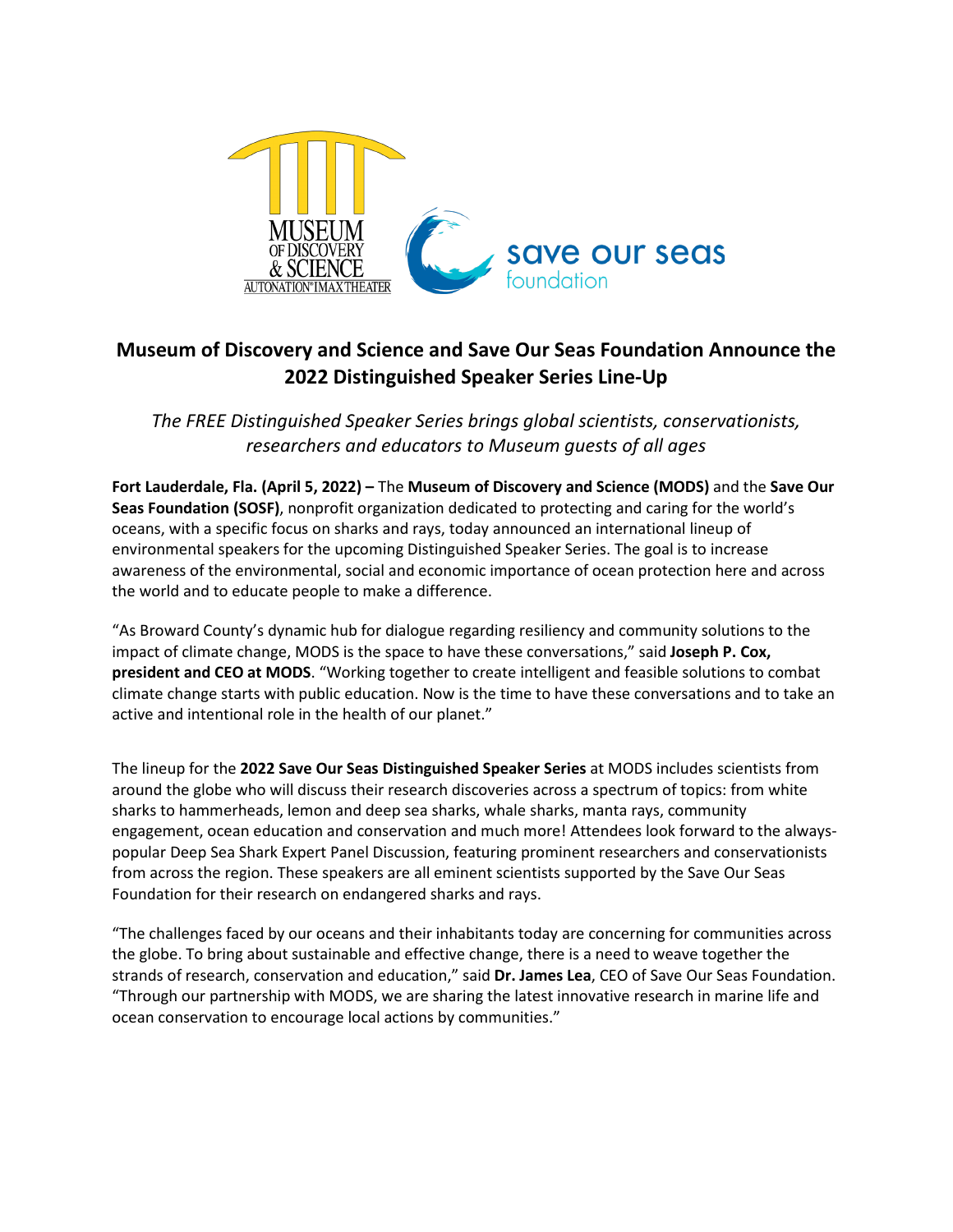# **2022 Save Our Seas Distinguished Speaker Series at 6 p.m. EDT (Program lineup is subject to change)**

- **April 7**  *White Sharks and Community Safety* with **Greg Skomal**, marine biologist, underwater explorer, photographer, aquarist and author with Boston University.
- **May 5** *Hammerheads and Recreational Fishing* with **Jill Brooks,** graduate student at Fish Ecology and Conservation Physiology.
- **June 2**  *Ocean Education and Conservation* with **Hannah Medd**, founder of the American Shark Conservancy, and **Candice Brittain**, director of outreach and partnerships with Cape Eleuthera Institute in the Bahamas.
- **July 7** *Bonnethead Shark Ecology* with **Cheston Peterson**, fisheries scientist with NOAA.
- **August 4**  *Sawfish Education* with **Jeff Whitty**, founder of Sawfish Conservation Society.
- **August 30** *Whale Shark Tracking* with **Jonathan R. Green**, project founder and director of Galapagos Whale Shark Project, and **Sofia Green**, investigator and data analyst with Galapagos Whale Shark Project.
- **September 1**  *Lemon Sharks and Pollution Effects* with **Andria Beal**, postdoctoral collaborator with the Environmental Epigenetics Lab at Florida International University.
- **October 6** *Community Engagement and Local Knowledge Panel Discussion* with **Julia Wester**, co-founder of the Field School, and **Nadia Rubio**, marine biologist and conservationist with Mar Sustentable Ciencia y Conservacion.
- **November 3** *Deep Sea Sharks Panel Discussion* with **Sofia Graça Aranha**, biologist and PhD candidate with The Portuguese Institute for Sea and Atmosphere at the University of Algarve and University of Porto, and **Diana Catarino**, postdoctoral student with OKEANOS.
- **December 1** *Manta Rays and Commercial Fishing* with **Don Croll**, professor in Ecology and Evolutionary Biology at the University of California, Santa Cruz and co-founder of Island Conservation, and **Melissa Cronin**, PhD candidate in the Conservation Action Lab at the University of California Santa Cruz.

MODS has become Broward's *Hub for Resiliency Education*, anchoring and championing the community's conversation, education and action regarding environmental sustainability and resiliency. As an extension of The Community Foundation of Broward's goal to make the county a more livable and resilient place to call home, MODS is the lead organization, creating a network among Broward nonprofits to elevate and educate residents about the critical issue of climate change and environmental sustainability.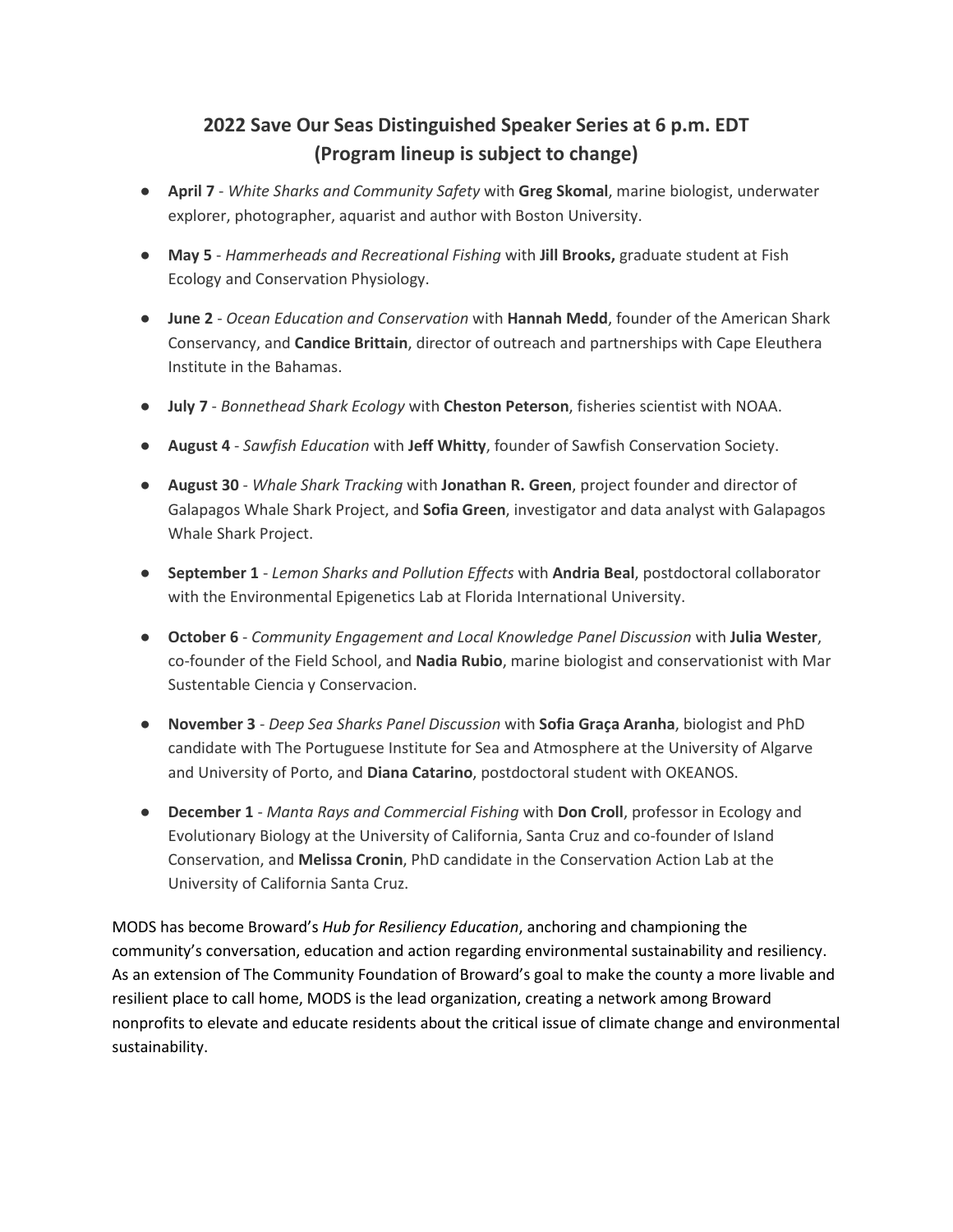For more information and to register for the 2022 Save Our Seas Distinguished Speaker Series at MODS, please visit [mods.org/2022saveourseas.](http://www.mods.org/2022saveourseas)

###

#### **ABOUT SAVE OUR SEAS FOUNDATION:**

Founded in Geneva, Switzerland, in 2003, the Save Our Seas Foundation (SOSF) is a philanthropic organization that aims to protect and care for the world's oceans. Its support for research, conservation and education projects worldwide focuses primarily on endangered species of sharks, rays and skates, as well as their habitats.

Three permanent SOSF research and education centres reinforce its action in the Seychelles, South Africa and the USA.

Over the past 19 years, the SOSF has supported 425 projects in 85 countries, passionately upholding the founder's pledge to protect the populations of sharks, rays and skates whose presence is essential to the health and biological diversity of our seas. For more information about the Save Our Seas Foundation, please visit saveourseas.com.

### **ABOUT THE MUSEUM OF DISCOVERY AND SCIENCE (MODS):**

Founded in 1976 as the Discovery Center, today the Museum of Discovery and Science (MODS) is at the forefront of science education, innovation and exploration. MODS connects people to inspiring science. The Museum encompasses more than 150,000 square feet of interactive exhibits. This includes all of our permanent and traveling exhibits, as well as our outdoor Science Park. Families can enjoy super science shows and demonstrations, wild Creature Feature animal encounters, private experiences, mindblowing Makerspace labs, cool camps, unforgettable birthday parties, engaging field trips and STEM curricula, professional development workshops for educators, distinguished speakers, and more. In addition to daily hours, MODS is currently offering virtual and offsite programming. MODS' STEMobile delivers STEM education on location across South Florida! A STEMobile experience ranges from onehour to full-day with programming for pre-kindergarten through adult and is available for schools, community centers, corporate team building and special events! All programs can be customized for time, group size and age group. Book a STEMobile visit today. Free programs and scholarships are available!

The Museum celebrates diversity and welcomes visitors from all walks of life. The Museum hours are Monday through Saturday 10 a.m. to 5 p.m. and Sunday 12 p.m. to 5 p.m. MODS is located downtown at 401 SW Second Street, Fort Lauderdale, Florida 33312. For more information about the Museum, please visit [mods.org](http://mods.org/) or call 954.467.MODS (6637).

Like us or follow us on Social Media.